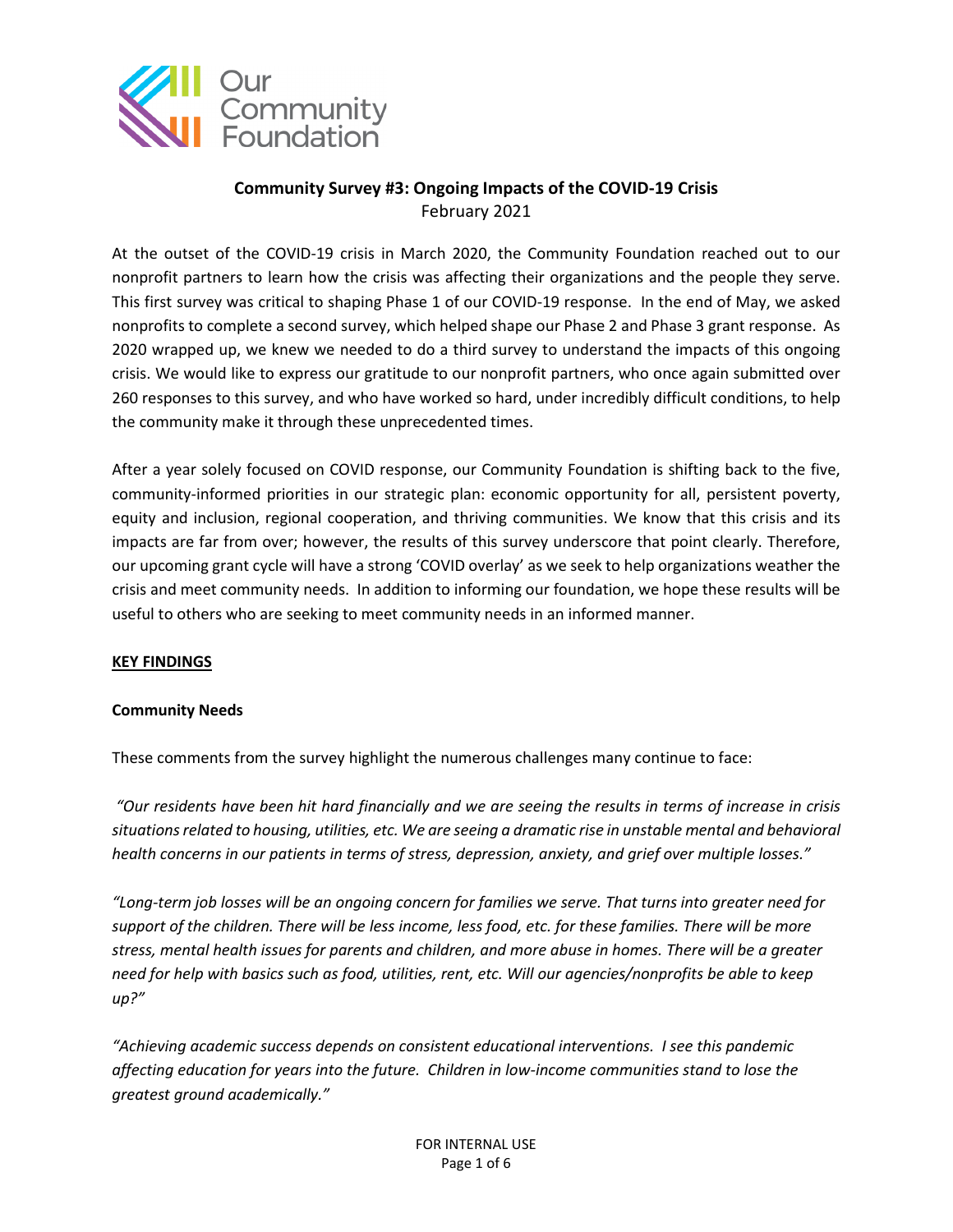We asked organizations to tell us the four greatest COVID-related needs and concerns for people they serve in 2021. The answers were consistent with the findings of the May survey. Emotional distress/mental health was again at the top. Basic needs like income, housing, and food were all high on the list. Educational disruption was among the top concerns. The most significant new finding was access to COVID vaccines – with vaccines available, people are worried about how and when they can get them.

| <b>Community Need/Concern</b>                                | <b>Response %</b> |
|--------------------------------------------------------------|-------------------|
| Increased emotional distress, need for mental health support | 60%               |
| Loss of job source/income                                    | 46%               |
| <b>Access to COVID vaccines</b>                              | 45%               |
| <b>Difficulty paying basic housing expenses</b>              | 45%               |
| Learning loss/K-12 education disruption                      | 44%               |
| <b>Food assistance</b>                                       | 35%               |
| Loss of childcare or other dependent care options            | 28%               |
| Access to unemployment, stimulus, or other benefits          | 21%               |
| <b>Access to COVID testing or information</b>                | 20%               |
|                                                              |                   |
| Lack of access to medical care<br><b>Other</b>               | 19%<br>10%        |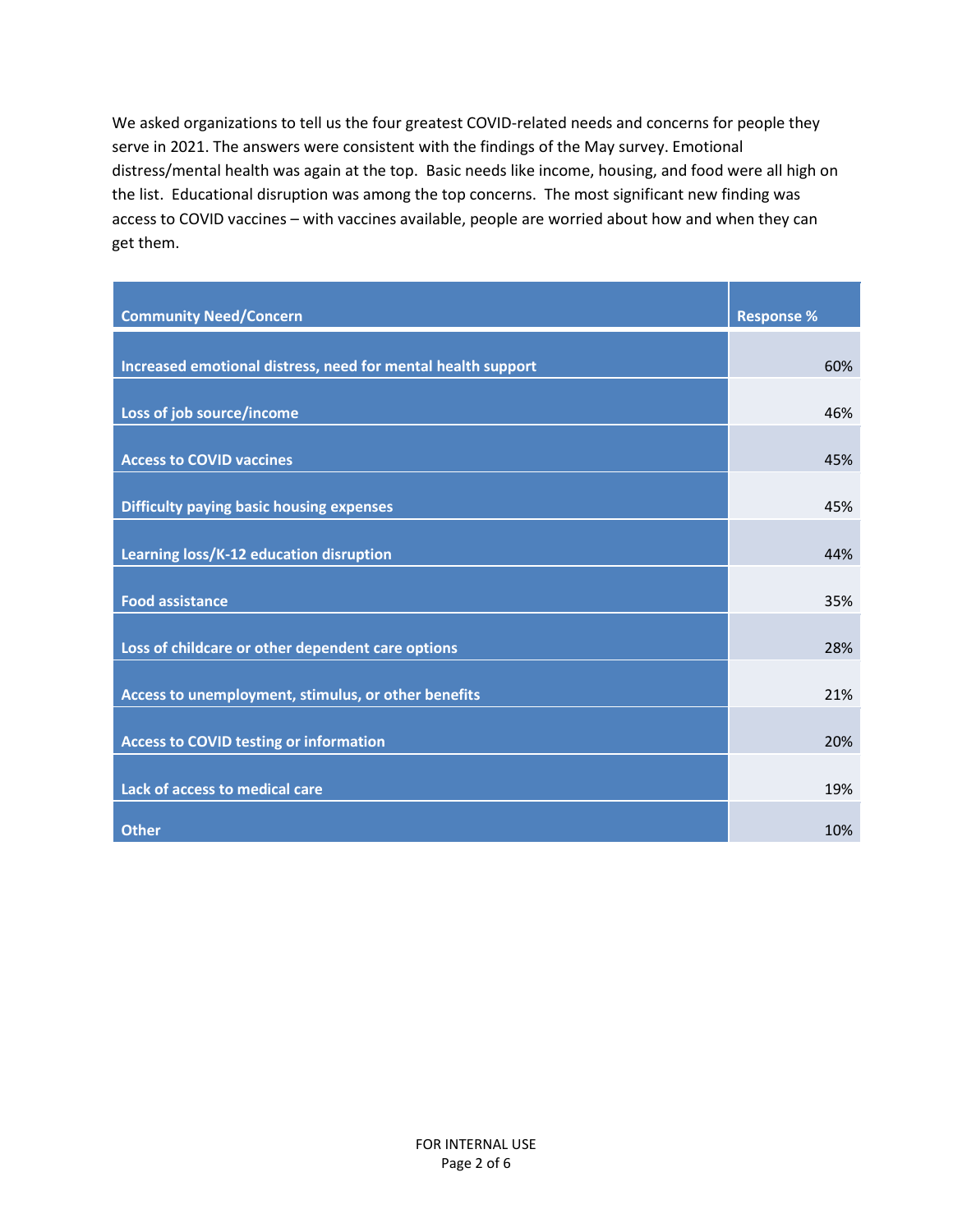Organizations have seen very little decline in need since the summer – quite the opposite. A stunning 79% have seen the need for basic needs support grow in the last half of the year; only 1% saw a decrease.



**Change in Community Need since Summer 2020**

There are reasons for optimism. Alabama's unemployment rate has improved significantly since the early months of the crisis. Available vaccines, economic stimulus, and the promise of increased economic activity point to a better road ahead. Yet recovery does not reach everyone at the same rate or to the same degree. According to the Brookings Institution, job losses from the COVID-19 recession have been particularly concentrated among minorities, women, and low-wage workers. The racial wealth gap (which widened after the 2008 recession) has left Black households more vulnerable than White households to the impacts of the COVID recession, with fewer resources to help them bounce back (Brookings Institution, 2020). Just because conditions improve in 2021 doesn't mean the impacts of 2020 don't endure. As one nonprofit said, they see "financial holes being dug so deep that recovery will take years."

## **Nonprofit Impacts**

**Revenue:** Almost exactly in line with their projections from the May survey, 72% of organizations experienced revenue declines in 2020 compared with 2019. Thirty-two percent experienced revenue declines of 25% or greater. Not surprisingly, in-person fundraising has taken the hardest hit: 63% face cancellation of fundraising events and 54% the loss of income-generating programs and services. Fortunately, only 14% have cut staff and only 4% more anticipate having to do so; nonetheless, nearly half said they face a pressing need for funding to sustain staff salaries.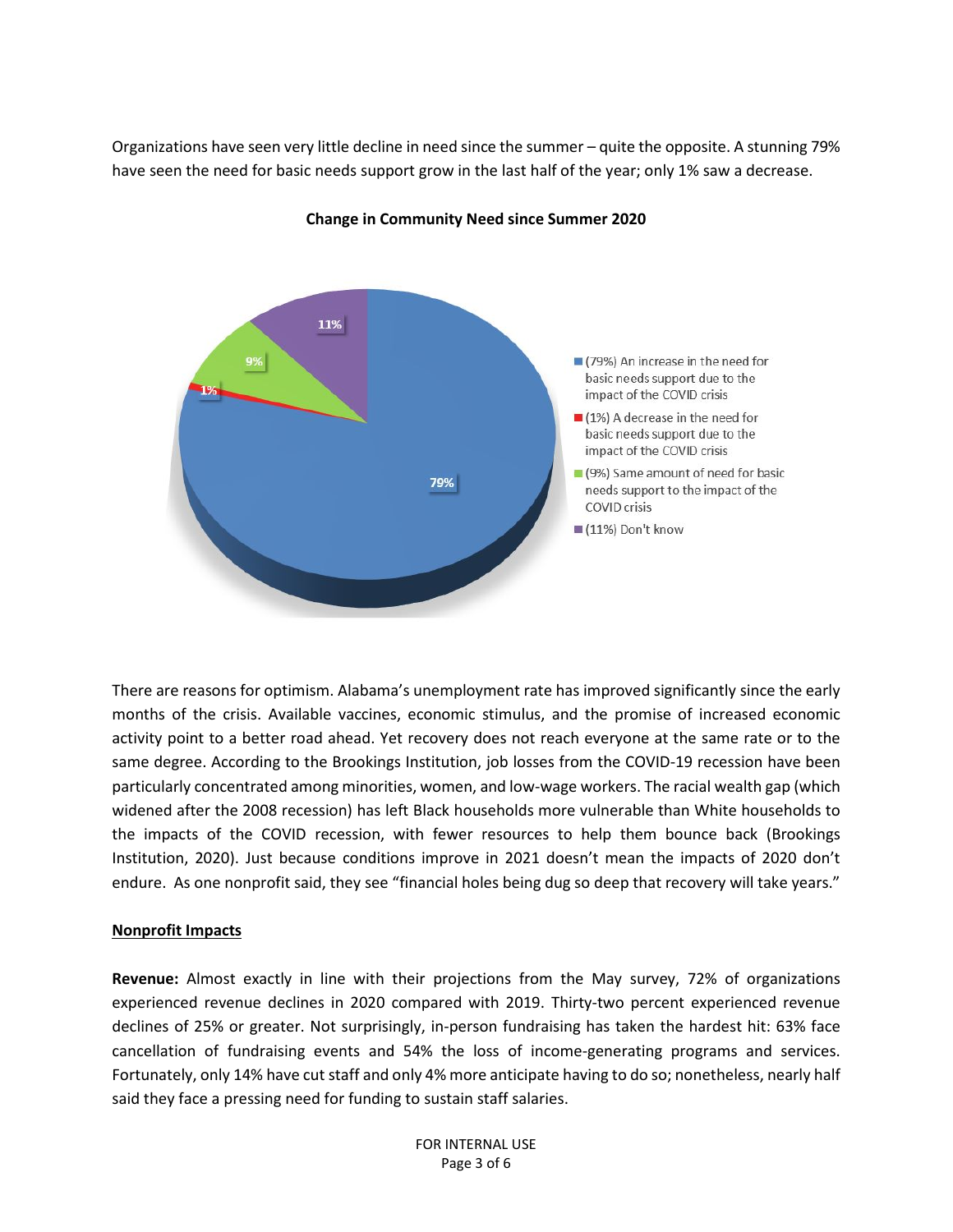Zooming in on different types of organizations, we see some disparities in the impacts of the crisis. 38% of smaller organizations (revenue \$100,000 or under) faced 25% or higher revenue declines vs. 32% overall. 38% of people of color-led organizations had 25% or higher revenue declines vs. 21% of Whiteled organizations. In the steepest category of decline (50% or more revenue decline), the percentage of people of color-led organizations was three times higher than White-led organizations. Our data from rural respondents is limited, but there is evidence that rural organizations receive less philanthropic funding and face a range of rural-specific challenges in the communities they serve (Reid, Palmer, Reid, and Murillo, 2020). These comparisons are helpful in informing how we effectively respond and support organizations and their work. The data is clear that many organizations of all types are struggling, and we will continue supporting a wide range of organizations across our region while giving weight to areas of high need and disparity.



**Revenue Declines from 2019 to 2020**

**Sustainability:** One concern we had before this survey was that there might be a number of organizations on the brink of closure. We were glad to learn that only 3% of responding organizations saw closing their doors as the greatest concern. While higher among people of color-led organizations and smaller organizations, the rates were still only 3.6% and 5.1% respectively. However, the fact that 44% said they would have to somewhat or substantially scale down was eye-opening. This rose to 45.6% among smaller organizations and 53.4% among people of color-led organizations. When we asked about the long-term impact of the crisis on organizations, 44% projected long-term negative impacts on their budgets and 48% projected a sustained increase in the number of people they will need to serve. Just as overall economic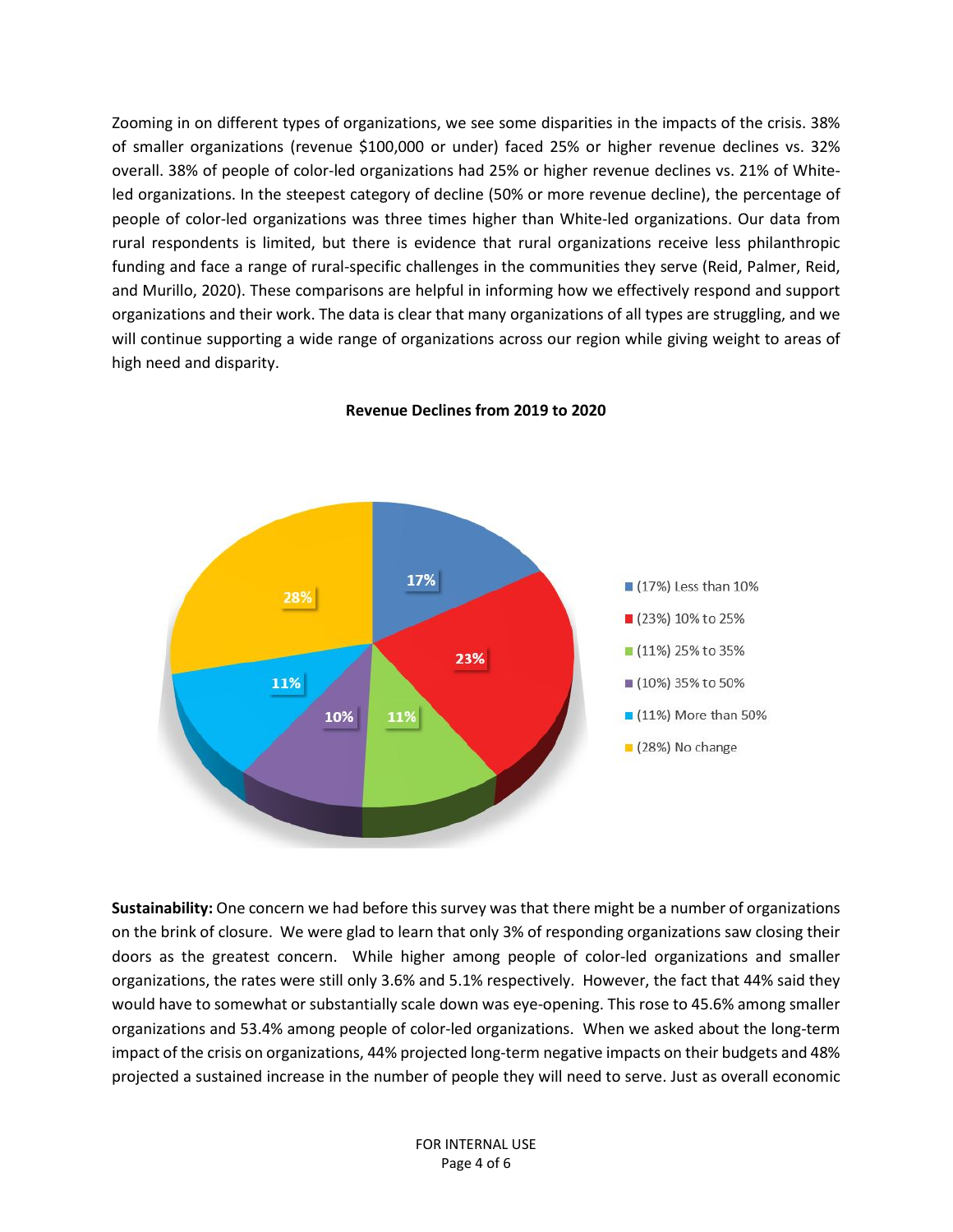and community recovery takes years, when roughly half of nonprofits face such sustained disruption, it is clear that recovery in the nonprofit sector will also take years.



**Greatest Concerns about Sustainability in 2021**

**Operations and Services:** Nearly a year into the pandemic, organizations are facing the reality that many changes to what they do and how they operate may be long lasting. Forty-one percent expect to shift the focus of their programs and services for an extended period. Only 21% will return to routine services by the summer; 30% will return to modified services. Only 7% expect to bring all staff back to the office by summer, and 10% expect to bring back reduced staff, meaning the use of remote work and technology may continue to dominate for some time. Thirty-seven percent don't know what their operations will look like by summer, which makes sense given the uncertainty around vaccination availability, virus variants, and more. Our funding parameters should continue to take into account the ways organization must continue to adapt and how this creates both new challenges and opportunities.

Given the current instability and reverberating impacts of the COVID crisis, it is not surprising that most organizations are focused on holding steady. While many have certainly adapted services to meet changing and growing community needs, few are seeking to establish new programs. Only 25% listed funding for new program delivery in 2021, while 60% listed funding for existing program delivery as a high priority. Only 16% are focused on funding for facility or other capital improvements.